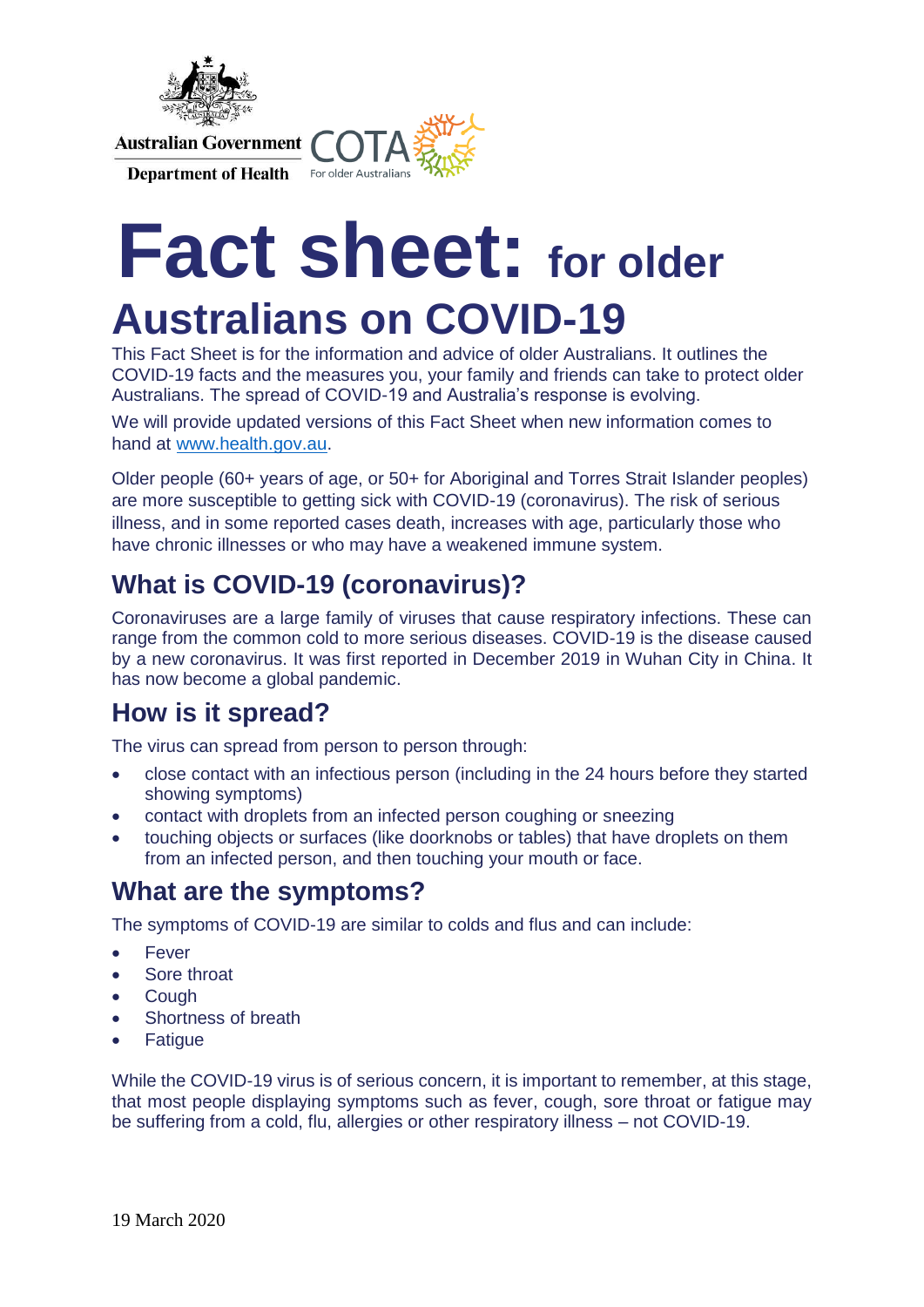

Department of Health For older Australians



# **Do I need to be tested if I have those symptoms?**

If you develop symptoms within 14 days of last contact with a confirmed COVID-19 case or returning to Australia, you should seek medical attention. Your doctor will tell you if you need to get tested.

There is a global shortage of test kits, so the medical advice to date is to limit testing and target it towards people who may have been exposed to virus.

# **Why is this virus so dangerous for older people?**

The risk of serious illness from COVID-19 increases with age. The highest rate of fatalities is among older people, particularly those with other serious health conditions or a weakened immune system. There is currently no cure or vaccine for COVID-19, or immunity in the community.

For people living with dementia or some form of cognitive impairment, the ability to follow instruction or to alert others about potential symptoms may be a challenge. This is especially so where there is a limited capacity to communicate verbally or express pain and discomfort. In this situation, observation by someone who knows the person with dementia may assist in identifying changes in their health.

To protect older Australians and those with compromised immune systems we all need to work together to help stop the spread of COVID-19.

#### **I am an older person, what can I do?**

Even if you are feeling well it is important to take steps to prevent the spread of this virus. Good hygiene and taking care when interacting with other people, are the best defences for you and your family against COVID-19. This includes:

- covering your coughs and sneezes with your elbow or a tissue
- disposing of tissues immediately they are used, into a dedicated waste bin and washing your hands
- washing your hands often with soap and water, including before and after eating and after going to the toilet, and when you have been out to shops or other places
- using alcohol-based hand sanitisers, where available
- cleaning and disinfecting surfaces you have touched
- where possible, stay 1.5 metres away from other people an example of "social distancing"
- if you are sick, avoiding contact with others.

If you start to feel unwell, phone the National Coronavirus Helpline on 1800 020 080 or your GP who will be able to provide you with further advice. Older people aged 70+ (or 50+ for Aboriginal and Torres Strait Islander people) or people with chronic conditions are able to seek medical support from their GPs through bulk-billed telehealth (videolink) and telephone services. Examples of possible video applications include FaceTime and Skype. Medical practitioners must be satisfied that the services they use to video link with their patients meet current standards and laws regarding privacy and information security.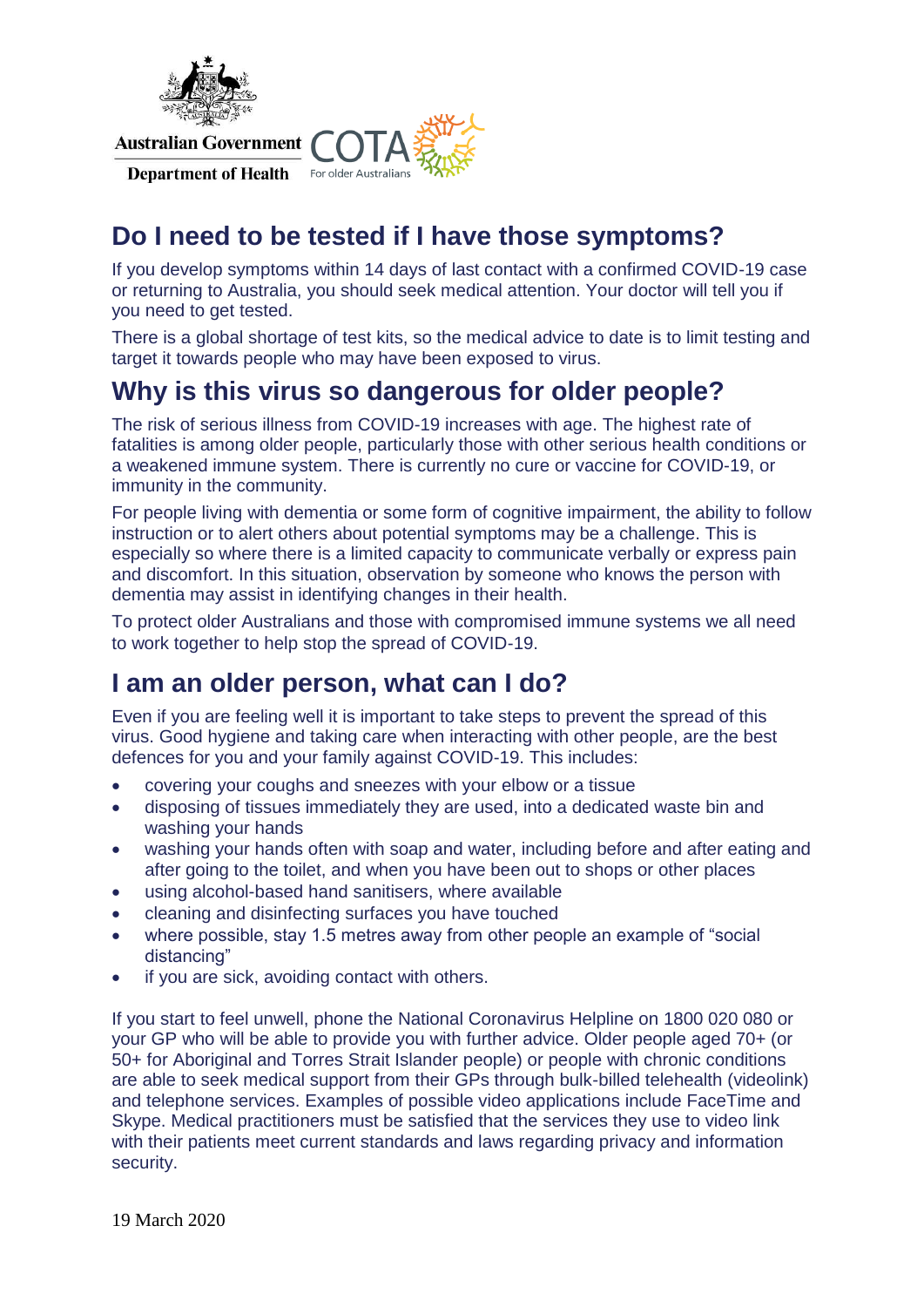

Department of Health For older Australians



# **Can I to to the shops or catch the bus, or should I stay in my own home?**

All Australians are being asked to practise "social distancing", including staying 1.5 metres away from other people where possible. Only people diagnosed with, or exposed to, COVID-19 and those returning from overseas are required to self-isolate in their homes.

# **Are other vaccinations important?**

It is very important that you reduce your risk of getting other illnesses while COVID-19 remains in our community. There is no vaccine for COVID-19. However, it is important that you get the 2020 flu vaccination as soon as it is available from your GP or pharmacy.

Discuss with your doctor whether you should have a pneumococcal vaccination against pneumonia, which is recommended for everyone over 65. You should also discuss having a shingles vaccination.

# **What if I need urgent assistance that cannot be provided by my current carer?**

Older Australians can access short term home support services (such as meals or personal care) in an emergency without having had an aged care assessment. Assessments can also be conducted using telehealth rather than face-to-face where appropriate, speak with your home care provider about these measures.

## **I have a Home Care Package - what does this mean for me?**

Consumers with Home Care Packages have flexibility with how they spend their funds over a wide range of care and services to support to stay safe, healthy and independent in their home.

The Australian Government will ensure home care providers have even greater support to meet the changing needs of clients as the virus unfolds.

With support from the Australian Government, home care providers are working hard to meet people's needs during the crisis.

The services you currently receive through your Home Care Package will continue. However, there may be some changes to the way service is delivered. For example, home care staff may change the way that personal care is done to limit person-to-person touch where possible, or wear masks and gloves where they may not have previously.

If you are concerned about the way your current services are being delivered or would like to make changes to your services because of the COVID-19 outbreak, please contact your provider. You can also speak with your provider about changes to your usual services, such as arranging help to go to the shops or arranging your carer to shop on your behalf.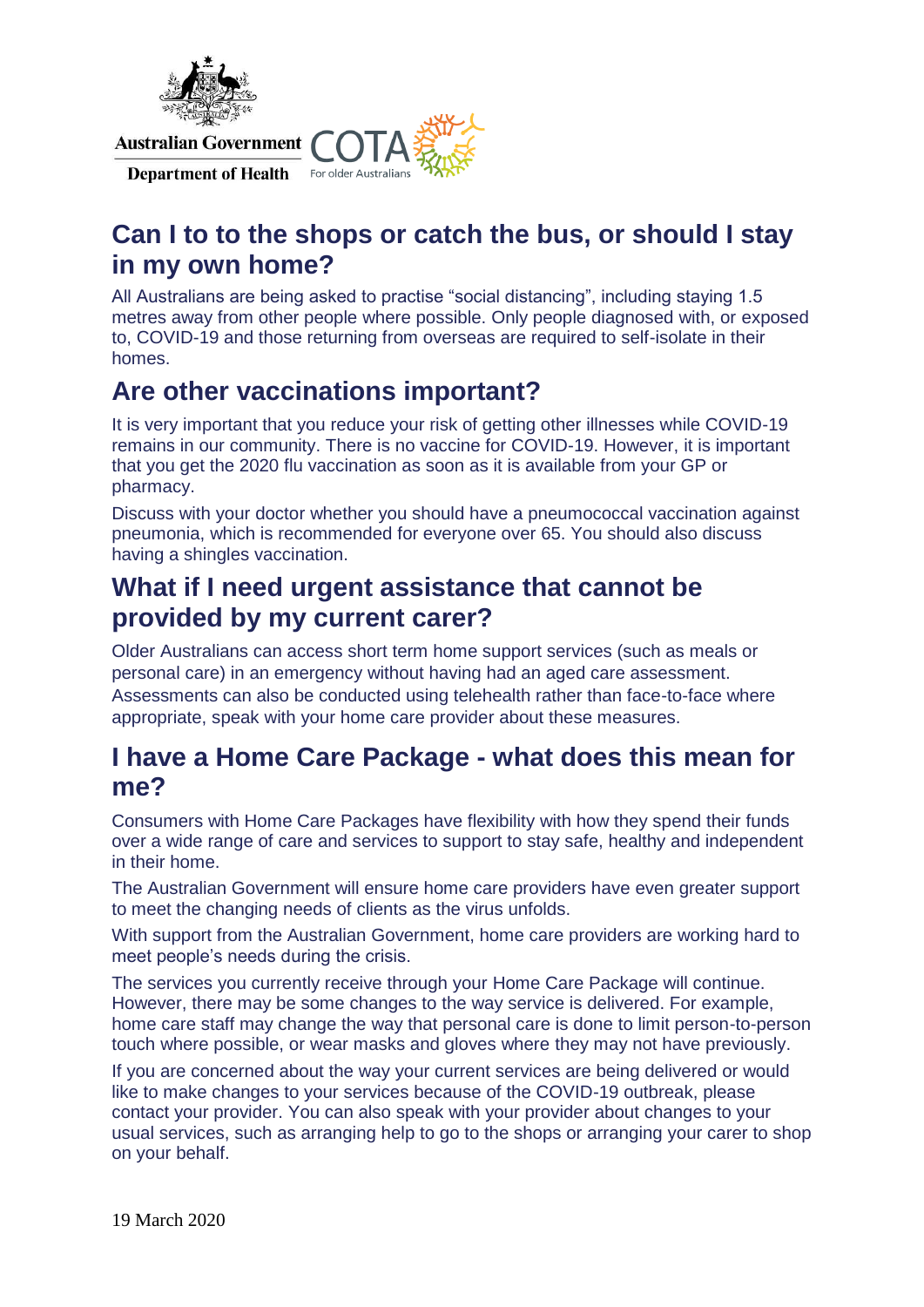

Department of Health For older Australians



# **What happens if I've spent all the money in my Home Care Package this month?**

In emergency situations, if an older Australian has fully allocated their Home Care Package, they may access short term home support services (for a range of services including nursing, personal care and meals). Speak with your home care provider about these measures.

## **I need additional medical / health services – where can I go?**

As part of the COVID-19 National Health Plan the Australian Government has increased access to bulk billed MBS telehealth and telephone services and fast tracked electronic prescribing of medicines.

The Australian Government's Telehealth scheme allows doctors, nurses and mental health professionals to deliver services via telehealth (video link) or by telephone, provided those services are bulk billed, to those people who are 70+ years of age (or 50+ for Aboriginal and Torres Strait Islander people); people self-isolating at home; or those with chronic health conditions or are immunocompromised.

Patients are encouraged to contact their health service providers to ask about the availability of telehealth and telephone services. Examples of possible video applications include FaceTime and Skype, noting that medical practitioners must be satisfied that their chosen options for telehealth and telephone services meet current standards and laws regarding privacy and information security.

The Australian Government is creating measures to allow prescriptions remotely and have their medicines home delivered to reduce their potential exposure to COVID-19. This measure complements the expanded use of telehealth under Medicare, and is available to those people who are 70+ years of age (or 50+ for Aboriginal and Torres Strait Islander people); people self-isolating at home; or those with chronic health conditions or are immunocompromised.

The Australian Government will fast track the implementation of electronic prescribing (ePrescribing) to help protect people most at-risk in our community from exposure to COVID-19. This will allow a doctor to prepare an electronic prescription that patients will then be able to electronically share with their pharmacy, where the pharmacy is able to support the home delivery of medicines.

More information on the COVID-19 National Health Plan is available at https://www.health.gov.au/resources/collections/coronavirus-covid-19-national-healthplan-resources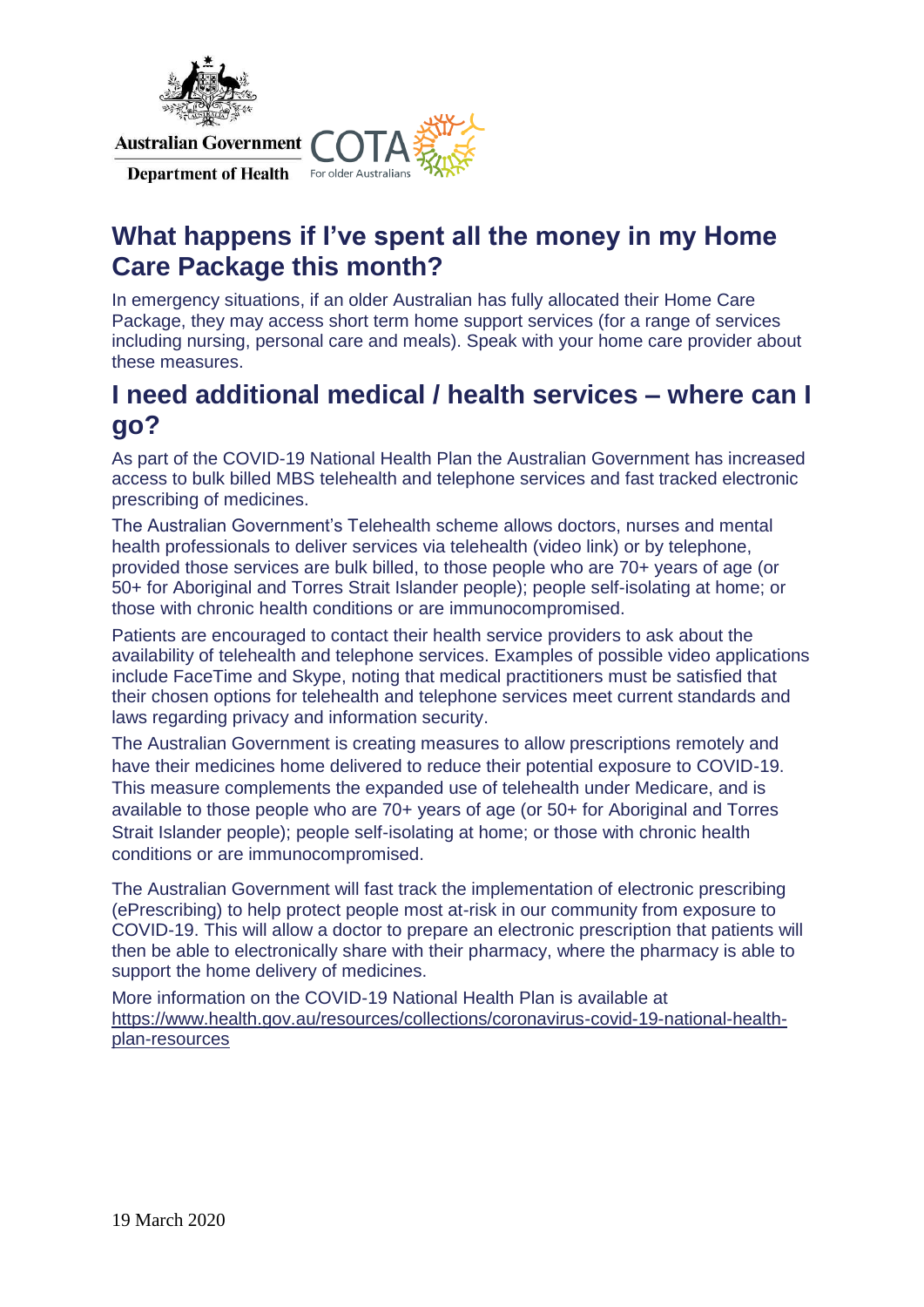

Department of Health For older Australians



# **Can I still have contact with friends and family?**

The Australian Government is advising everyone to practise "social distancing", which means less contact between you and other people to help slow the spread of the disease. If you are an older person (60+ years of age), you should consider limiting physical contact with other people, especially young children, and avoiding large groups of people. You may wish to limit your visitors to one or two people per day, and limit the duration of visits. This will help protect you and help stop the spread of disease.

It's possible that children and young people may be carriers of COVID-19 but show no symptoms, making it extremely difficult to tell if it's safe for them to visit an older relative.

These measures may be very distressing for you and your loved ones. A chat over the phone, video call or email - rather than visits in person – is a good precaution and could help stop the spread of COVID-19.

# **Should I continue to visit older friends and relatives?**

It is important to keep up-to-date with and follow Australian Government advice. For the latest advice and information go to www.health.gov.au.

If visiting older family and friends is not possible, keep in touch via phone and video calls, send postcards, photos or artwork, or film short videos to share. This will limit your exposure to COVID-19 and your chances of accidentally spreading it to other older people in your life.

If you regularly visit someone living with a cognitive impairment, considering other ways of maintaining social contact will help reassure individuals who may feel anxious about possible changes to their day to day life. You can also contact the National Dementia Helpline on 1800 100 500.

If you have returned from overseas, or live with someone who has returned from overseas, you must stay at home for 14 days. You can't visit people and they can't visit you, but you can stay in touch by phone, video call or online.

## **Should I visit my family and friends in a residential aged care facility?**

To protect our most vulnerable people, the Australian Government announced restrictions on visits to all residential aged care facilities. If you do visit, the aged care home will have strict procedures you will need to respect and follow. These restrictions are available here: https://www.health.gov.au/news/health-alerts/novel-coronavirus-2019-ncov-health-alert/coronavirus-covid-19-advice-for-public-gatherings-and-visits-tovulnerable-groups.

Some aged care providers are asking all visitors not to visit centres in order to protect the older people living in the facility. In these cases, there is usually a process the provider has in place for exceptions, such as when a loved one is very unwell or in a palliative stage. Call the facility to understand what processes are in place. If you have concerns with the centre's actions, contact the Older Person's Advocacy Network on 1800 237 981 or the Aged Care Quality and Safety Commission on 1800 951 822.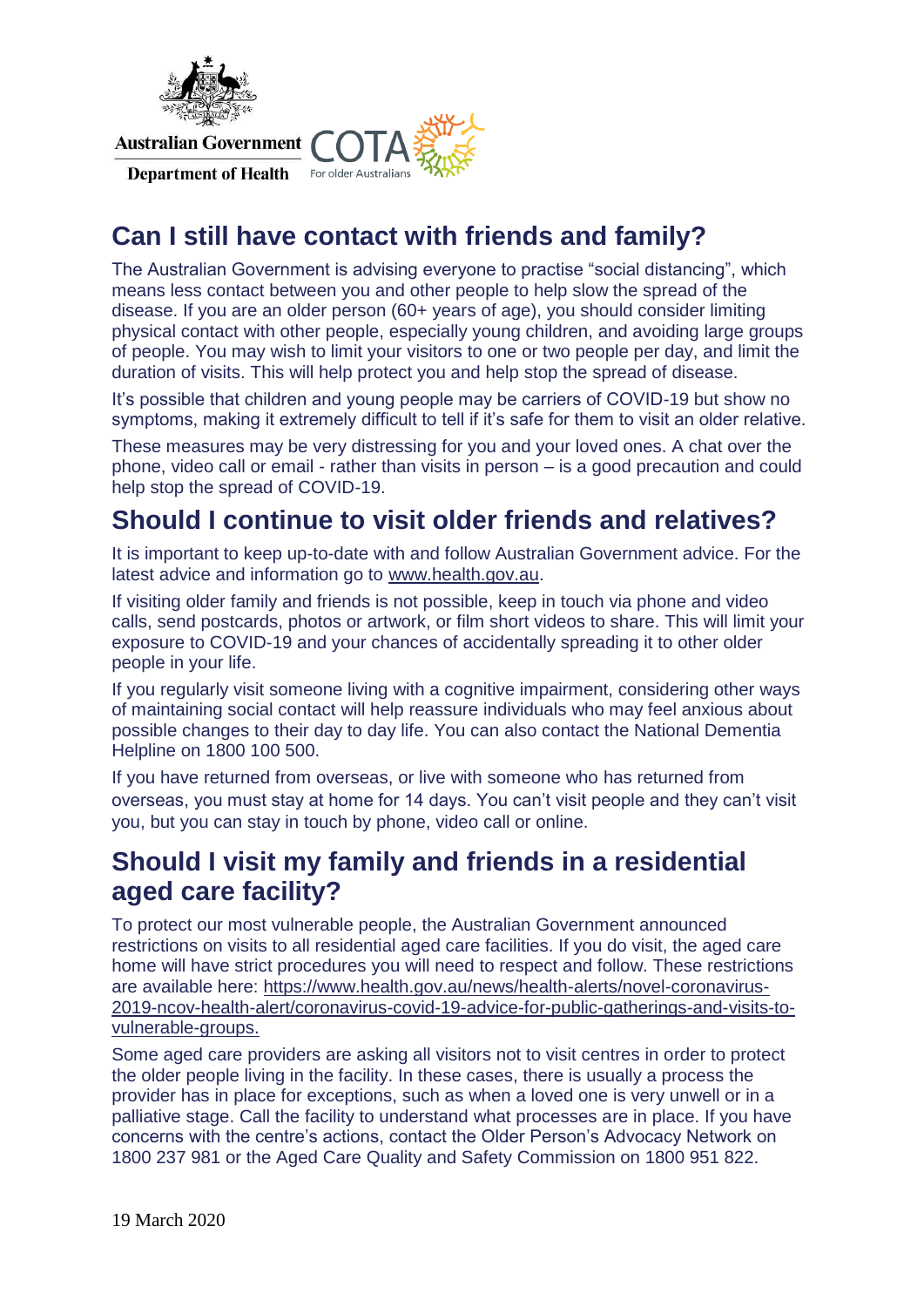

#### Department of Health For older Australians



If you are not able to visit consider other ways to stay in touch, including phone and video calls, writing, or filming short videos to share.

#### **How can your family and friends help you and other older people?**

Regularly check in with older friends or relatives, and see how you might help. A simple trip to the supermarket or pharmacy on their behalf is a practical way to help older people who may not be able to go on their own.

Continued and regular communication will be important. Assist older people to keep in communication with friends and family by enabling them to use mobile phones, video call systems such as Skype or FaceTime.

If you are regularly in contact with a person living with dementia, maintaining that routine as much as possible is important. If events or activities are cancelled try to provide alternative engagement within the home. There are many activity ideas on Dementia Australia's website, available here www.dementia.org.au.

# **Should I be wearing a mask?**

Only people who have a confirmed case of COVID-19 are required for wear surgical masks, and only when you are around other people. If you are well, you do not need to wear a surgical mask.

Specific requirements are in place for people who have returned from overseas, or have been in close contact with a confirmed case of coronavirus.

If you are required to self-isolate, you should use a surgical mask (if you have one) in the following circumstances:

- You need to leave your home for any reason and will be in public areas
- You are visiting a medical facility
- You have symptoms and other people are present in the same room as you.

#### **Can I get help if I can't buy things at my local shops?**

Some supermarkets have special arrangements for older people. Please contact your local supermarket directly for more information. For more advice on grocery shopping, please visit www.cota.org.au/covid19.